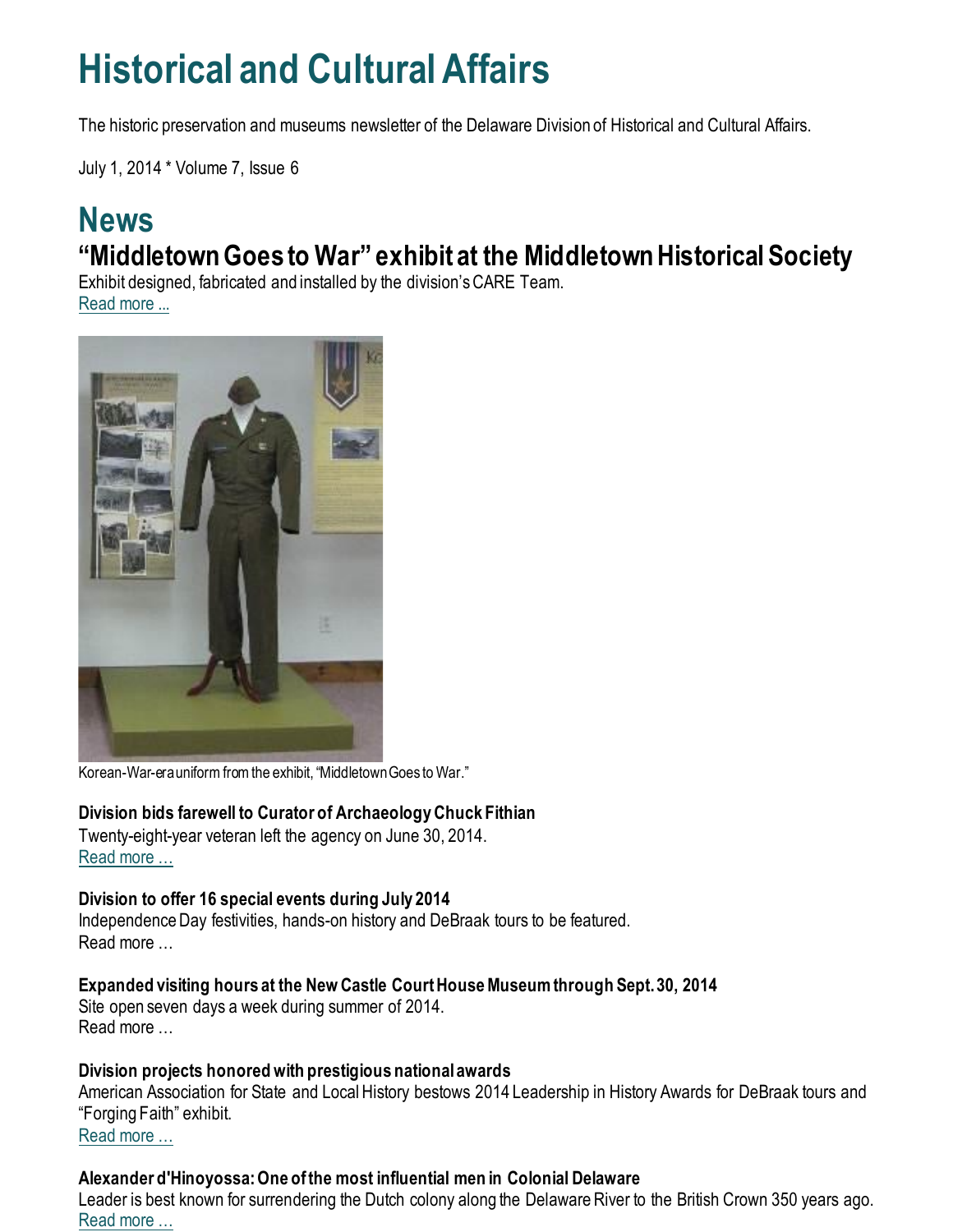#### **Tickets still available for lecture/tours of the DeBraak Hull**

British warship was capsized and lost off the Delaware coast on May 25, 1798. Read more …

[Go here for more news items …](http://history.blogs.delaware.gov/)

## **Help Save Delaware History**

#### **Notice of public comment regarding amendments to the regulations governing the Historic Preservation Tax Credit program**

Final date to submit comments is July 30, 2014. [Read more …](https://history.delaware.gov/2014/07/01/notice-of-public-comment-regarding-amendments-to-the-regulations-governing-the-historic-preservation-tax-credit-program/)

#### **National Maritime Heritage Grants available from the National Park Service**

Deadline: Sept. 23, 2014 Read more …

#### **Governor Markell Signs Bill to Revitalize Urban Areas, Spur Economic Development**

News.delaware.gov, Dover, DE—June 5, 2014 Historic preservation tax credits among possible tools to be utilized. [Read more …](https://news.delaware.gov/2014/06/05/governor-markell-signs-bill-to-revitalize-urban-areas-spur-economic-development/)

#### **Fifty Years of the National Historic Preservation Act**

AASLH History News, Nashville, TN—Spring, 2014 Article by James A. Glass examines how the act transformed the role of the states in historic preservation. Read more …

#### **National Landmarks at Risk**

Report from the Union of Concerned Scientists explores how rising seas, floods and wildfires are threatening the United States' most cherished historic sites. Read more …

#### **"Preserving Our Past for a Better Future: Delaware's Historic Preservation Plan, 2013–2017"**

Document provides a roadmap for focusing on the broad goals and needs of Delaware's preservation community. [Read more …](https://history.delaware.gov/wp-content/uploads/sites/179/2019/02/Preservation-Plan-2013-2017.pdf)

## **Media Roundup**

The following Delaware history-related articles have recently appeared in the media:

Division of Historical and Cultural Affairs wins national award Cape Gazette, Lewes, DE—June 30, 2014 The DeBraak and Its Atlantic World program honored.

Vinyard Shipyard offered to the city for historic preservation Milford Beacon, DE—June 18, 2014 Division to be consulted regarding possible uses of the historic Milford property.

[History comes to life at Chautauqua in Lewes](http://www.delmarvanow.com/story/news/local/delaware/2014/06/16/lewes-chautauqua-african-american/10578611/)

DelmarvaNow, Salisbury, MD—June 16, 2014 Event was produced by the division and the Lewes Historical Society.